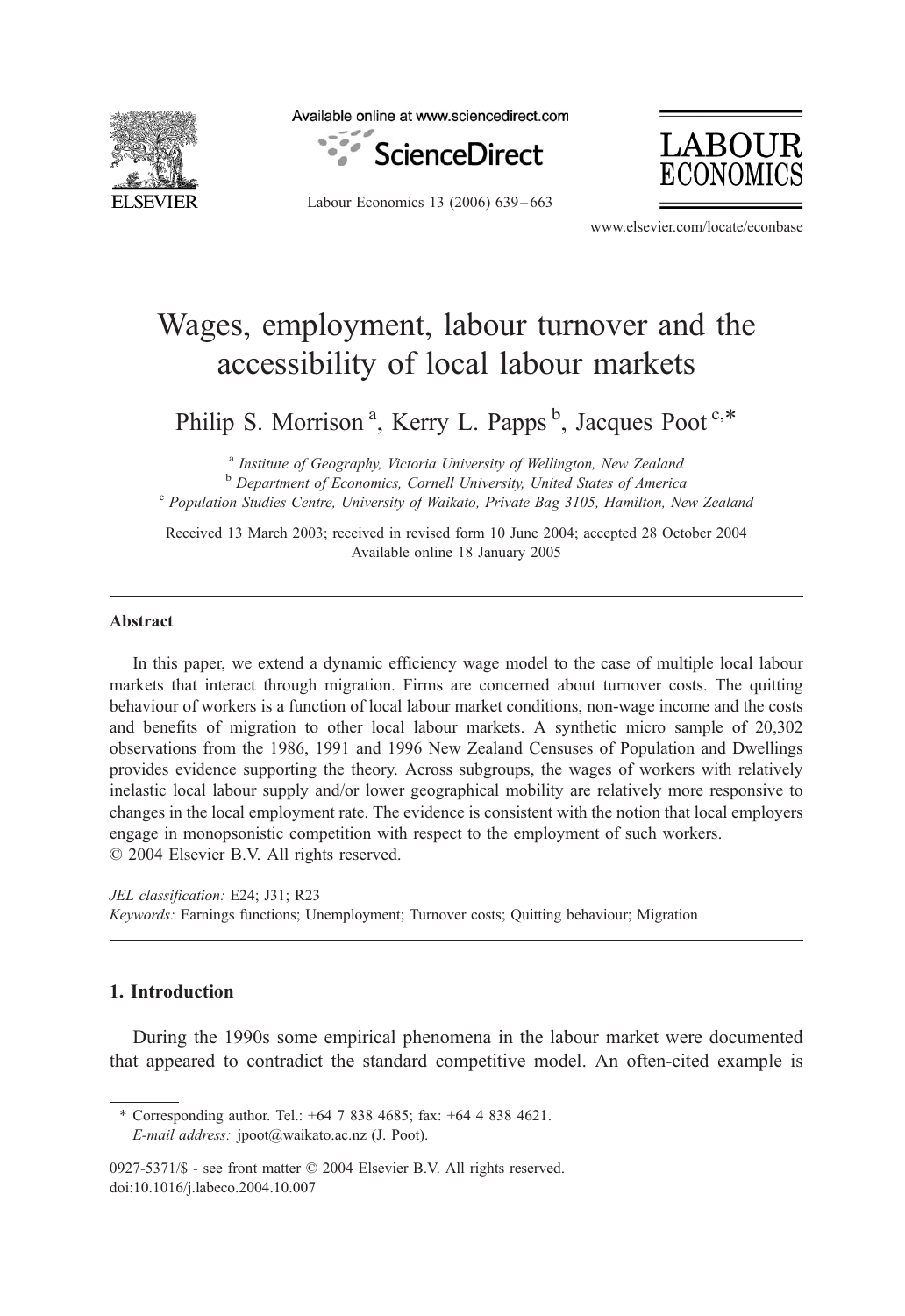[Card and Krueger's \(1994\)](#page--1-0) case study of the impact of a minimum wage increase, where, contrary to competitive theory, they found that an increase in the minimum wage increased employment in fast food outlets in New Jersey, United States. Another interesting case is the research of [Blanchflower and Oswald \(1990\),](#page--1-0) who, using American and British data, found evidence for an inverse relationship between the level of pay of individuals and the prevailing local unemployment rate, which they labelled the 'wage curve'. Subsequently, they and many others have reported additional evidence for this relationship.<sup>1</sup>

A common thread running through such findings could be the presence of an upwardsloping supply curve facing the individual employer in a local labour market, rather than the perfectly elastic one of the competitive model. It is therefore no surprise that monopsony has gained a rather more prominent position in the theory of labour demand (see, e.g., [Boal and Ransom, 1997; Manning, 2003\)](#page--1-0). Nevertheless, outright monopsony seems a rather extreme market form, given that most firms face some competition in recruitment and barriers to entry into specific markets have been reduced rather than increased in recent decades. Thus, rather than assuming a single buyer of labour, [Bhaskar](#page--1-0) and To (1999) formulated a theory of monopsonistic competition in which there is free entry, but with the establishment of new firms constrained by lump-sum start-up costs. Each employer then has some market power in the labour market, even though the firm employs only a small fraction of the work force. This wage setting power results from horizontal job differentiation, which is a form of worker heterogeneity that leads to workers preferring certain jobs on the basis of non-wage characteristics. Monopsonistic competition may be responsible for the responses to unemployment or institutional shocks in local labour markets being quantitatively small.

One of the main reasons for horizontal job differentiation is the geography of local labour markets. Varying costs of job search and commuting create heterogeneity, even among otherwise identical workers, simply due to differing residential locations. If commuting costs are rather important, [Bhaskar and To \(1999, p. 195\)](#page--1-0) find that employment will increase following a modest increase in the minimum wage.

The present paper develops this theme further by focussing on frictions in the labour market at a greater spatial scale than commuting, namely wage outcomes across welldefined local labour markets, linked through migration. Again heterogeneity of workers is introduced, but reservation wages now vary across workers because the lump-sum costs of migration between localities will depend on the location of their current job. The geography of labour markets then influences the relationship between local wages and employment. In addition, using a simple search model, [Sato \(2000\)](#page--1-0) shows that as long as there are productivity differentials across local labour markets, those with higher productivity have higher equilibrium wages and lower unemployment rates. Even with low mobility costs, spatial real wage differentials can then persist in equilibrium because

<sup>&</sup>lt;sup>1</sup> [Blanchflower and Oswald \(1994\)](#page--1-0) reported estimated wage curves for 12 countries: United States, United Kingdom, Canada, South Korea, Austria, Italy, Netherlands, Switzerland, Norway, Ireland, Australia and West Germany. See also, for example, [Janssens and Konings \(1998\)](#page--1-0) on Belgium, [Pannenberg and Schwartze \(1998\)](#page--1-0) on East Germany, [Papps \(2001\)](#page--1-0) on New Zealand, [Pekkarinen \(2001\)](#page--1-0) on Finland and [Montuenga et al. \(2003\)](#page--1-0) for a comparison of wage curves from France, Italy, Portugal, Spain and the United Kingdom.